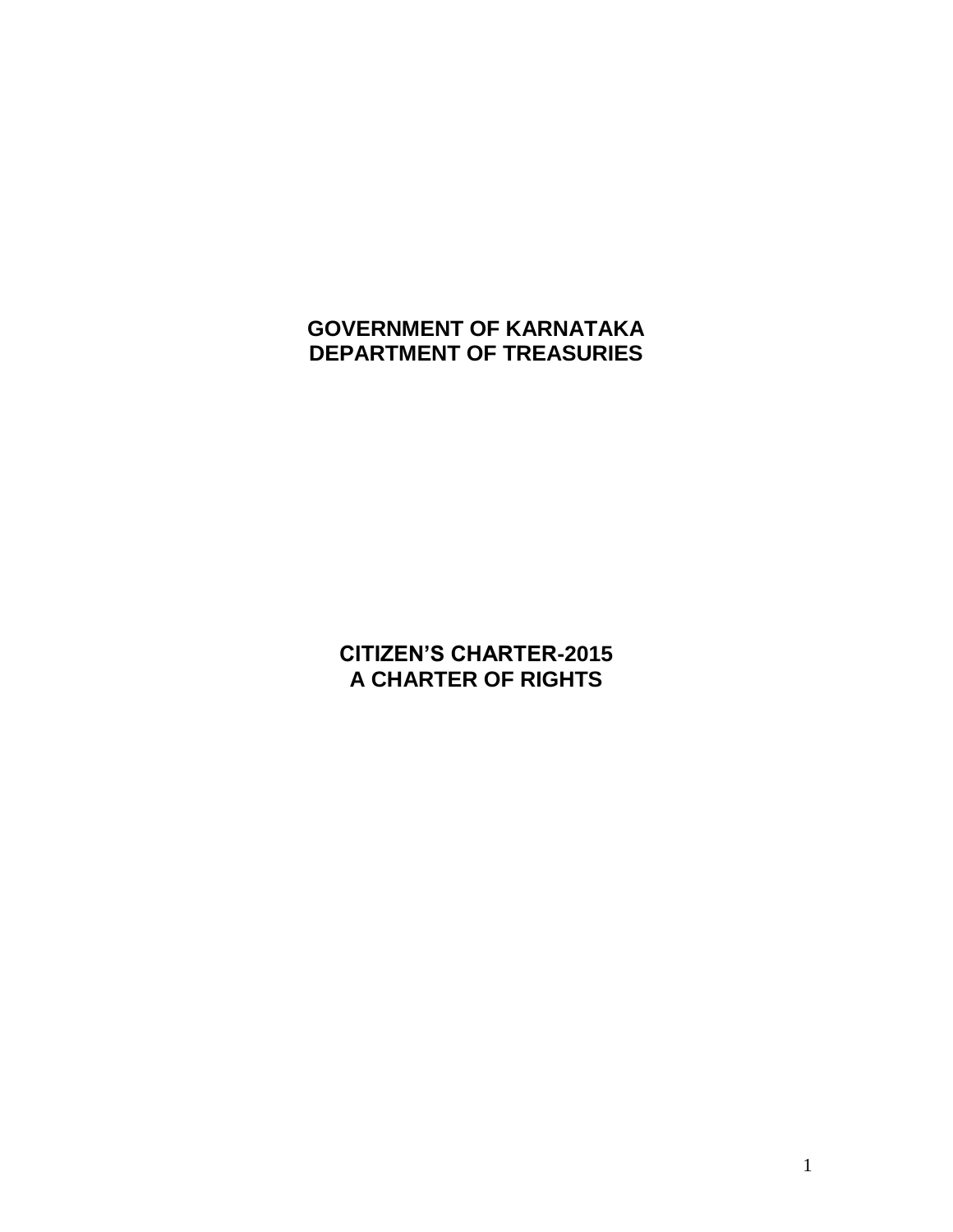# **VISION AND MISSION OF THE TREASURY DEPARTMENT**

♦ Ensuring all round transparency in dealing with public finance and safe guarding Government money.

♦ Eliminating all systemic deficiencies by adopting information technology and providing necessary support for good Governance through better management of public finances.

# **2. FUNCTIONS OF TREASURIES**

- $\triangleright$  Processing of claims of various Government departments / Zilla Panchayath, Taluk Panchayaths and passing of bills for payment, after due validation as per Treasury Code.
- $\triangleright$  Countersigning of challans and accounting for revenue receipts, and rendering them to the concerned revenue earning Departments and also to the Accountant General.
- $\triangleright$  Maintaining Deposit accounts, P.D. accounts, Local funds and other deposits and rendering expenditure accounts to the Accountant General and Zilla Panchayaths and Taluk Panchayaths as may be the case.
- $\triangleright$  Maintaining Savings Bank account and rendering detailed accounts to the Accountant General.
- Maintaining pension records of various pensioners like Railways, Freedom Fighters and Defence Pensioners and disbursing monthly pensions to pensioners, both at the Treasury Counter and Public Sector Banks.
- $\triangleright$  Keeping Articles of different categories like temple jewellery question papers of examinations of (SSLC, PUC, TCH & KPSC etc.,) and election materials in safe custody.
- $\triangleright$  Despatching OAP, PHP, and DWP and SSY Pensions which are social security schemes of State Government through money order.
- $\triangleright$  Preparation of list of monthly compiled accounts of expenditure incurred on various schemes. Rendition of Accounts to the Accountant General, C.A.Os., of ZPs and E.O's of Taluk Panchayath, supported with physical vouchers every month.
- Maintenance of HDFC loan accounts of Government Servants and periodic submission of accounts to the Government
- $\triangleright$  Payment of interest on belated payment settlement of pension and gratuity to pensioners.

# **3. CODES AND PROCEDURES**

- ♦ Government transactions in the Treasury are governed by the provisions laid down in KFC, KTC (Volume I/II), MCE and Budget Manual. In pursuance of the powers vested with powers, vide Article 150 of the Constitution, to prescribe the principles of accounting and classification, classification structure heads of account up to object head level, for classification of various types of transaction of Government, the form in which the initial and subsidiary accounts shall be kept and the form in which accounts shall be rendered to the Accountant General.
- ♦ Agency Banks conducts Cash transactions of the Treasury under an agreement between the State Government and the Bank.

# **4. CONSTITUTION OF TREASURIES IN THE STATE**:

Presently there are 34 District Treasuries (including Pension Payment Treasury, State Huzur Treasury and the Stamp Depot at Bangalore, one additional District Treasury at Hubli) in the 30 Revenue districts of the State. There are 182 Sub Treasuries in the State.

The following officers, exercise powers and perform functions of Treasuries under the Karnataka Treasury Code.

- Director of Treasuries at State Level.
- $\triangleright$  Additional Directors at the Directorate of Treasuries
- $\triangleright$  Joint Director of Treasuries at the Directorate of Treasuries.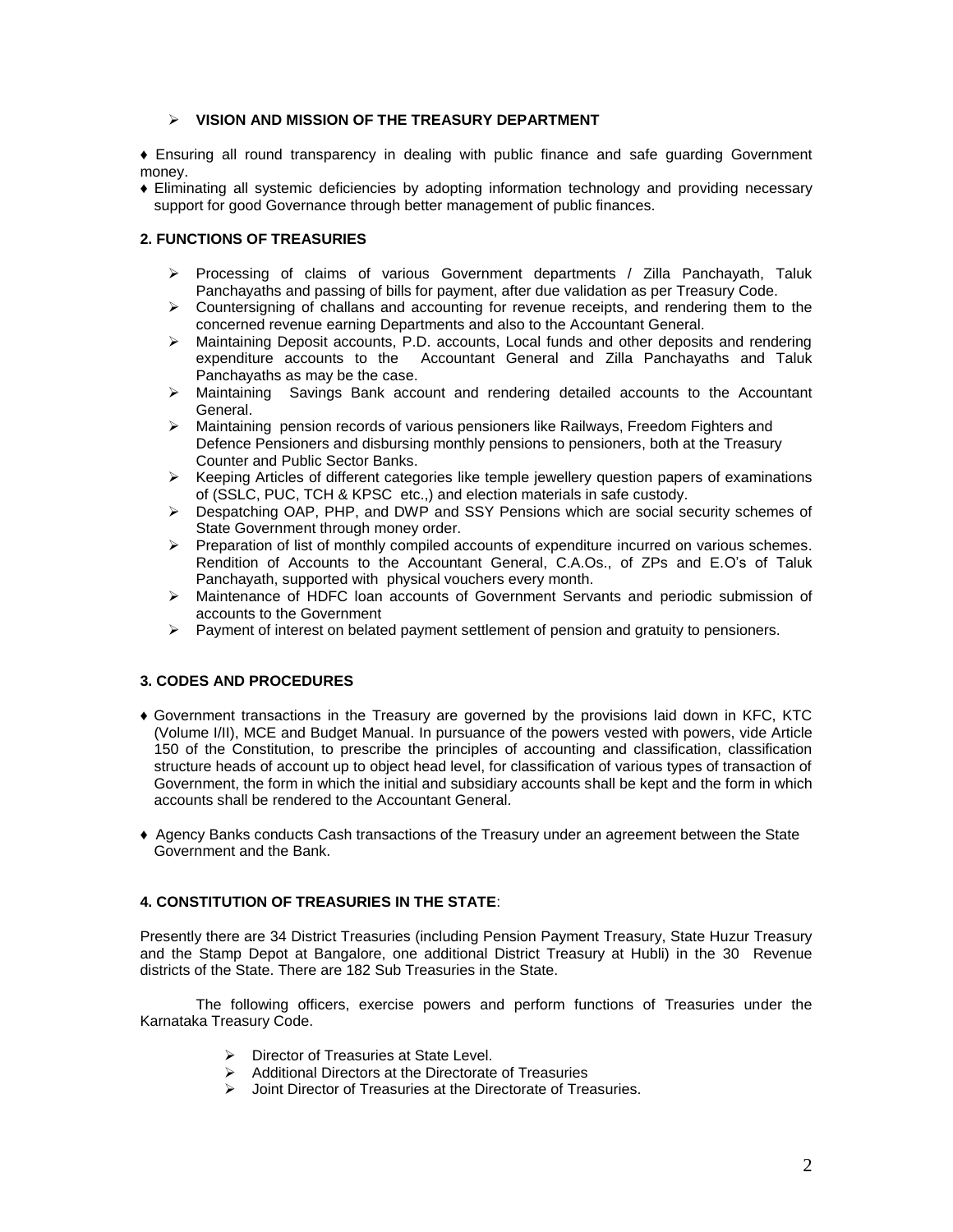- > Joint Director of Treasuries at the TNMC, Bangalore.
- Joint Director at Mysore Belgaum and Kalburgi
- ▶ Deputy Directors : Directorate of Treasuries TNMC and NPS, State Huzur Treasury, Bangalore Rural Treasury, Pension payment Treasury, District Treasury Bidar Ballary,Kolar,Chitradurga,Tumakur,Davengere,Ramnagar,Shivmoga,Manglore, Dharwad, Chickmangalore, Hassan, Chamrajnagra, Udupi, Mandya, Koppal, Raichur and Vijayapur.
- Assistant Director/District Treasury Officers Stamp Depot, Bangalore,District Treasury Urban Banglore, District Treasury Chikaballpur,Madikari, Karwar,Gadag, Haveri Bangalkote, Hubli, and Yadgire
- Assitant Director of Treasuries / Treasury Officers in 182 Sub Treasuries at Taluk and Hobli Level.

# **5. BUSINESS HOURS FOR TREASURIES**

Art 18 of Karnataka Treasury Code mandates the business hours of all Treasuries in the State to be:

Weekdays 10.30a.m. to 5.30p.m. Saturdays 10.30 a.m. to2.00 p.m.

#### **Counters open to the Public**

Weekdays 10.30a.m. to 2.30 p.m. Saturdays 10.30 a.m. to 12.00 noon

## **6. PROCESSING OF BILLS IN TREASURIES**

Bills presented to the treasuries are received in the relevant counters and acknowledged through a counterfoil of the Token enclosed by the DDO to the Bill. The receipt number sets the seniority of the bill in the order of presentation, ie., **FIFO** (First In First Out). The bills thus received are scrutinized in stages by the caseworker, Head Accountant and the Treasury Officer by checking specific validations applicable to a particular bill type through the Khajane application. On passing of the bills cheques are issued across the counter after taking back the part of the token that was given as acknowledgment. When bills do not comply with the provisions of the various codes and procedures as mentioned in (3) supra objections are recorded and the bills are returned to the DDOs for correction and re-submission.

The processing of bills is by the order of seniority set by the FIFO System. Specific claim types like AC Bills, salaries, pension, bills cleared by FD and such type get preference in ranking. General public can know the status of the bill presented to the Treasury, through the **IVRS (Interactive Voice Response System)**. The IVRS number is 080-2235 0202, 080-2235 0303.

#### **Salary Bills**

Salary bills should be submitted in advance to facilitate scrutiny at Treasuries. The number of days required to scrutinize salary bills in different Treasuries are:

| l SI.<br>No. | Nature of claim | Treasury                    | No. of Days |
|--------------|-----------------|-----------------------------|-------------|
|              | Salary          | <b>State Huzur Treasury</b> |             |
|              |                 | <b>District Treasuries</b>  |             |
|              |                 | <b>Sub Treasuries</b>       |             |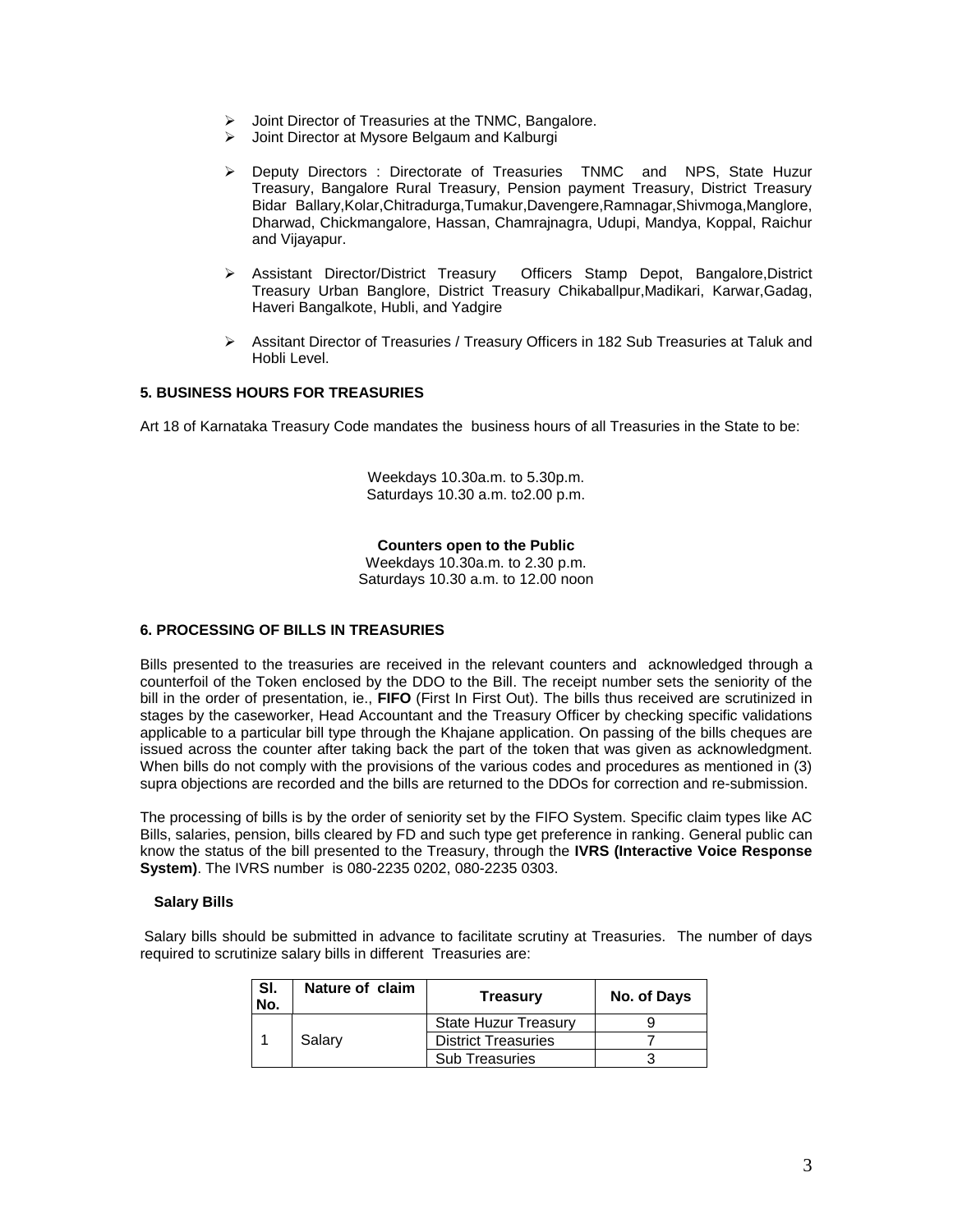In addition to the common validations, specific set of validations unique to each claim type as stipulated in KFC/KTC/MCE/KCSR and other Government Orders issued, from time to time, will have to be complied with satisfactorily.

Prescribed certificates will have to be recorded under the seal and signature of the Drawing officer.

The bill must be supported by the necessary vouchers, deduction statements whenever deductions are made with full particulars of the information asked for (eg. Account numbers of GPF subscribers, Policy numbers of LIC,KGID etc).

# **7. RECEIPTS**

Receipts of the government comprise of Taxes, Fees, Fines miscellaneous demands and recovery of moneys due to the government.

Revenue comprising of Land Revenue, State Excise, Stamps, Jail Receipts, Registration Receipts, Sales Tax receipts etc., are paid into the treasury and checked against the demand by the controlling officers of the respective departments. Money is to be credited at the Agency banks on challans duly countersigned by the Treasury officers or the Officers of the revenue earning department to ensure proper classification by denoting the right 12 digit head of account.

Proper realisation of departmental revenue can be ensured only by a reconciliation of departmental revenue figures with those of actual credits into the treasuries. Differences between the treasury and departmental officers' classification of receipts can be avoided if proper heads of account are entered in the challans.

## **8. DEPOSITS**

*Deposits are a special kind of transactions carried out in the treasuries on the lines of a bank account, where in account holders transact treasury cheques instead of bills. The sums from revenues of a year are kept aside and accumulated as a fund. The balance at the credit of these funds is held as deposit and expended on specified objects.*

Deposits are classified according to the departments through which they are received:

**I. Non –Judicial Deposits II. Judicial Deposits III. Personal Deposits IV. Local and Other Deposits**

A person claiming refund of a deposit must produce an order of the court or other authority that ordered the acceptance of the deposit. The competent authority in Form KFC 55 must order the repayment. The repayment should be recorded against the entries in the Register of receipt and also entered in the Repayment Register KFC Form 54 maintained in the Treasury. Lapsed deposit can only be paid on the authority of the District Treasury officer.

Acceptance of balance by the Administrators of the Deposit account by the end of each quarter is a must .This is in confirmation of the agreement of balances as per the treasury schedules and the balances in the account of the administrator. This counter check fosters reconciliation and rectification of balances.

## **9. PENSIONS**

.

Treasury Officers are the Disbursing officers in respect of pensions. The payment of pensions chargeable to Karnataka State and other State Governments are made only on the basis of individual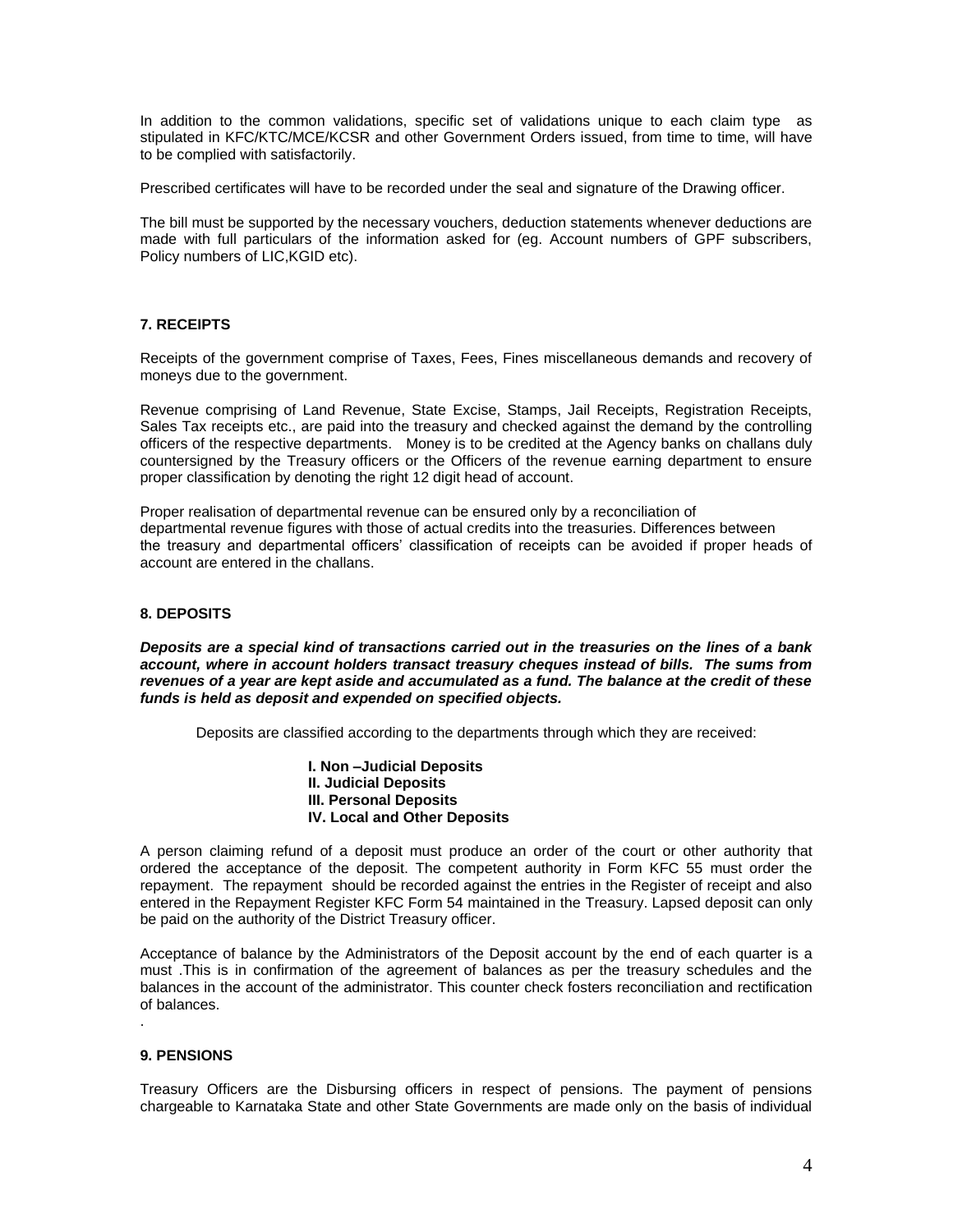authorisation issued by the Accountant General. Military pensions are paid on the orders issued by the Controller of Defence Pensions, Allahabad. Treasuries are also authorised to disburse pensions of Municipal employees on the basis of authorisation issued by the concerned Assistant Director of Pension, small saving and Assets liabilities Monitoring Department concerned district.

State pensions, Defence pensions, Central Government pensions, Freedom Fighter Pensions and Railway pensions are now being disbursed through Public Sector Banks vide a Government order.

Treasury Officers should treat pensioners with utmost courtesy and ensure pension payments are made expeditiously without causing any hardship to them.

Representative (Agents) who have executed an Indemnity Bond with the Government can present claims of a pensioner to the Treasury, if the pensioner is unable to do so personally.

## **10. SOCIAL SECURITY PENSION**

Social Security Pension scheme of the State is a monthly financial assistance provided to destitutes vide Old Age Pension Scheme (OAP), Destitute Widow Pension Scheme (DWP), Physically Handicapped Pension Scheme (PHP) and Sandhya Surakasha, Maythri and Mansvinii Yojane.

The sanctioning authority for these pension schemes is the Revenue authority, the Tahsildar or the Shirastedar. Beneficiaries are identified through a prescribed eligibility criterion.

The District /Sub Treasury Officers make the pension payment. Pension shall be payable with effect from the date of the order of the sanctioning authority. The pension is not commutable.

The pension amount shall be remitted to the pensioner to his address through monthly postal money order without deducting the money order commission. Pensioner can also opt to receive pension through a nationalized bank account. Pension shall be due for payment only on the expiry of the month.

The rate of payment of pension is as follows:

OAP /PHP/ DWP/ S S.Y,Maythri and Mansvini - Rs .500/- per month PHP where the disability is more than 75%- Rs.1200/- per month

#### **11. BUDGET CONTROL**

As per Government Order FD 25 BPE 2003 Bangalore dated 31/05/2003, treasuries have been entrusted with the responsibility of budget control. The budget release orders issued by the Finance Department sets the upper limit for disbursal of funds from the Heads of Department to the Controlling officers/Drawing and Disbursing officers and can be accessed online. Details of further reallocation to the Controlling officers/Drawing and Disbursing officers provided in prescribed formats on floppies will be transferred to the accounts of the DDO's in District Treasuries online. The funds thus transferred is the upper limit at district treasuries .The process is repeated down below at the sub-treasury level.

# **12. TREASURY NETWORK MANAGEMENT CENTRE (NMC)**

*" Khajane "* the comprehensive online Treasury computerization project, is a prestigious egovernance projects of the Karnataka State Government. Online data capture and central consolidation of the State's financial transactions was the first ever attempt by any State Government in the country.